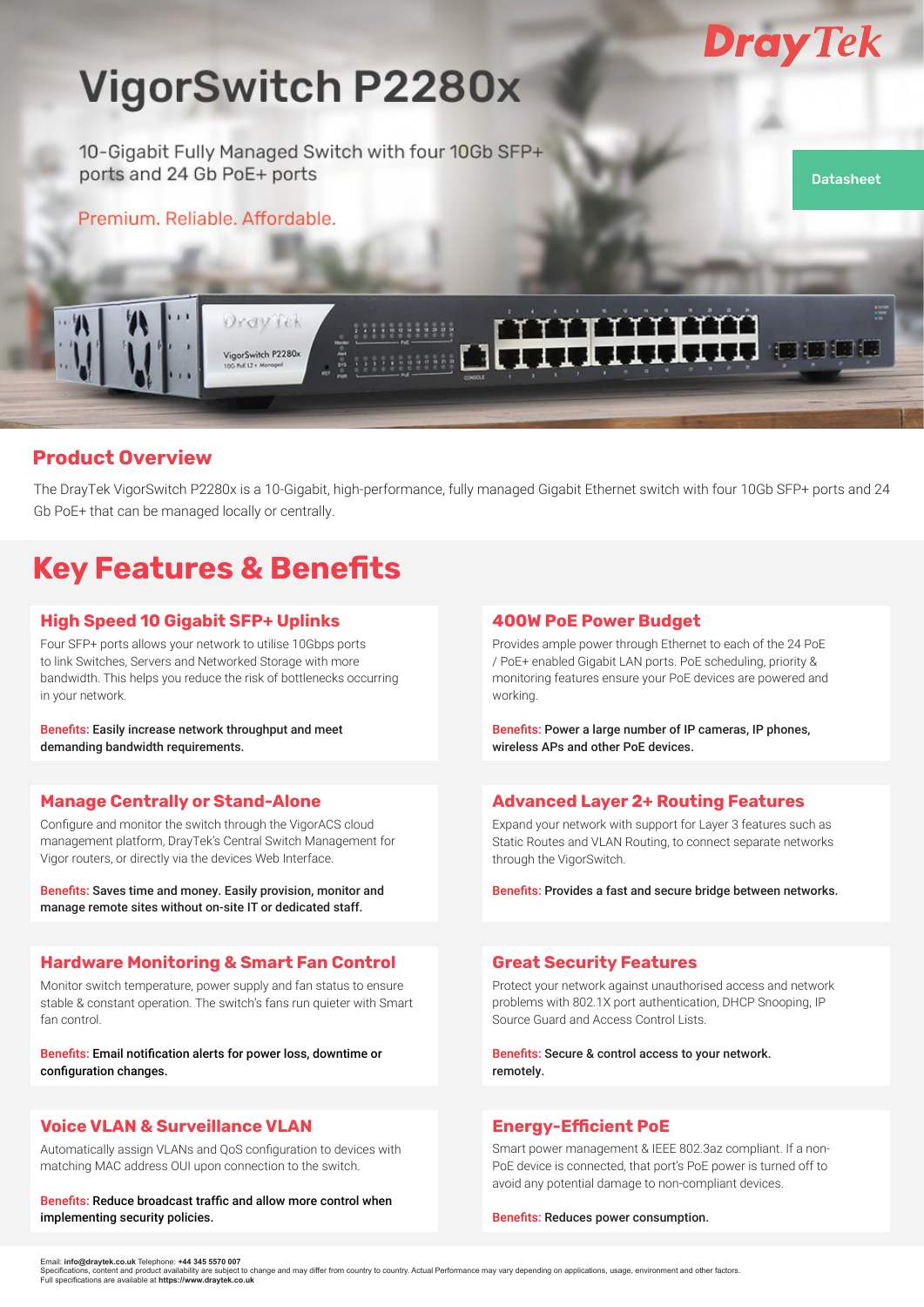## **Key Specification**

- 24 x RJ-45 Gigabit Ethernet Ports with PoE+
- 4 x SFP+ 10GbE Ports for Uplink / Fibre
- PoE (Power-over-Ethernet) for IP phones, wireless access points, IP Cameras etc.
- Generous Power budget (400W total)
- 802.3af (PoE) and 802.3at (High Power PoE)
- 802.1q VLANs (Tag, Port & MAC-based)
- VLAN Routing & Static Route with DHCP server / relay
- Virtual Router Redundancy Protocol
- **QoS** for Application traffic prioritisation

### **Full Specifications**

#### Physical Interfaces:

- 24 RJ-45 Ethernet Ports 10/100/1000Mbps
- 4 SFP+ Ports 1000Mbps/10Gbps • Console Port (RJ-45 physical, RS-232 electrical)
- 
- PoE Specification: • 24-ports 802.3af & 802.3at (High Power) PoE PSE
- 400 Watts Total Power Budget for PoE
- Up to 30 watts per port
- Auto Detection of Powered Device (PD) and Consumption Levels
- Per Port PoE Status LED Indicators
- Alert LED for high PoE Usage
- Port Power Consumption Monitoring via Web Interface & CLI
- PoE PD Monitoring & Maintenance Features (per port) • Scheduling
	- PoE PD Priority • •
	- PoE PD Status / Ping monitoring restart PoE PD port if no response •
	- Circuit Protection to Prevent Power Interference between Ports

#### VLAN:

- 802.1q Tag-based VLAN
- Port-based and MAC-based VLANs
- QinQ (Basic)
- GVRP General VLAN Registration Protocol
- Up to 255 VLANs (out of 4096 VLAN IDs)
- 802.1v Protocol-Based VLAN
- Voice VLAN (OUI Mode)
- Surveillance VLAN (OUI Mode)
- Protocol VLAN
- MAC-based VLAN Management VLAN
- Port Isolation
- 802.1x RADIUS / TACACS+ Port Authentication with Accounting
	- Voice VLAN for QoS (OUI Mode)
	- Access Control List (ACL)
- Port Mirroring & Link Aggregation
- IGMP Snooping/Querier (Up to 256 Multicast Groups)
- IPv4 and IPv6 Support
- Hardware Monitor with smart fan control
- Centrally managed or standalone operation
- Console Port

#### QoS:

- Support 8 priority queues
- Port-Based rate control (Ingress & Egress)
- Priority queue schedule (WRR or Strict Priority)
- 802.1p CoS •
- DSCP • CoS-DSCP •
	- IP Precedence ToS • •
- Rate Limit
	- Class of Service

#### Network Security:

- Access Control Lists (ACL)
	- Up to 512 ACL Entries spression MAC • •
		- VLAN ID
		- IPv4/v6 address • •
	- Protocol •
	- TCP/UDP port •
- IP Source Guard with ARP inspection
- Storm Control (Broadcast, Unknown Multicast, Unknown Unicast)
- DoS Attack protection
- AAA Authentication MAC Authentication
- Protected Port / Port Isolation
- Static Port Security
- Dynamic ARP Inspection
- DHCP Snooping with Option 82
- Loop Detection & Prevention

#### Spanning Tree:

- Spanning Tree Protocol
- Rapid Spanning Tree Protocol
- Multiple Spanning Tree Protocol



Specifications, content and product availability are subject to change and may differ from country to country. Actual Performance may vary depending on applications, usage, environment and other factors.<br>Full specification

Email: **info@draytek.co.uk** Telephone: **+44 345 5570 007**